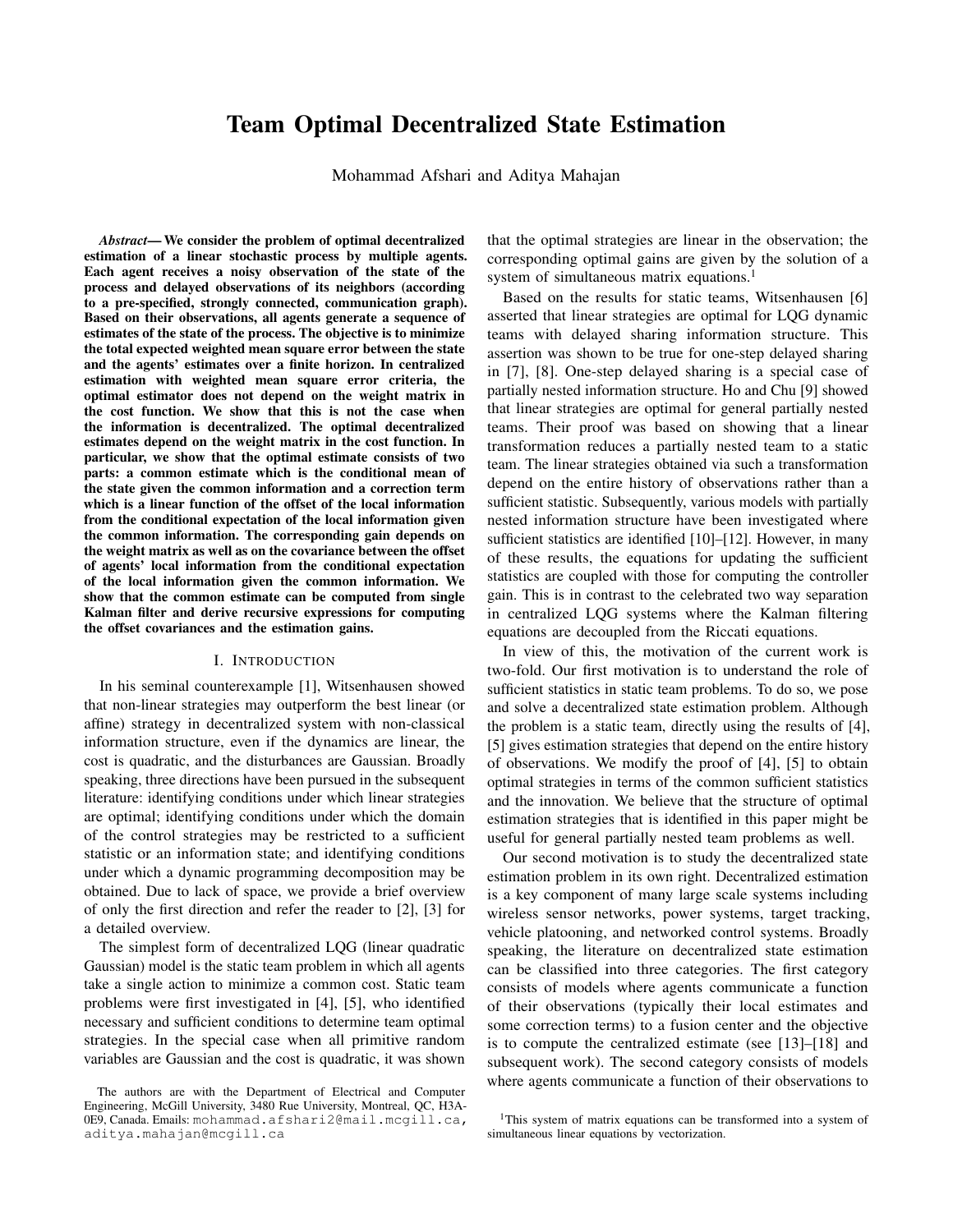other agents over a pre-specified communication graph and the objective is the asymptotic stability of the mean-squared error (see [19]–[21] and subsequent work). The third category consists of models where there is no fusion center and no inter-agent communication and the objective is to minimize a coupled cost function [22], [23]. The model that we consider is similar in spirit to [22], [23] but we allow inter-agent communication.

Our results highlight a feature of decentralized state estimation problem that makes it fundamentally different from centralized state estimation. To explain this difference, we consider the one-step version of both problems below.

#### *A. A remark on centralized vs decentralized state estimation*

First consider a centralized (one-step) state estimation problem. Let  $x \in \mathbb{R}^{d_x}$ ,  $x \sim \mathcal{N}(0, \Sigma_x)$ , denote the state of a system. An agent observes  $y \in \mathbb{R}^{d_y}$ , where  $y = Cx + v$ , where C is a  $d_y \times d_x$  matrix and  $v \in \mathbb{R}^{d_y}$ ,  $v \sim \mathcal{N}(0, R)$ , is independent of  $x$ . The objective is to choose an estimate  $\hat{z} \in \mathbb{R}^{d_z}$  of the state according to  $\hat{z} = g(y)$  (where g can be any measurable function) to minimize

$$
\mathbb{E}[(Lx - \hat{z})^{\mathsf{T}}S(Lx - \hat{z})],
$$

where S is a  $d_z \times d_z$  dimensional positive definite matrix and L is a  $d_z \times d_x$  matrix. It is well known that the optimal estimate is given by  $L$  times the conditional mean  $\hat{x}$  of the state given the observation, i.e.,

$$
\hat{z} = L\hat{x}
$$
, where  $\hat{x} := \mathbb{E}[x|y]$ .

Alternatively, the optimal estimate may be written as a linear function of the observation  $y$ , i.e.,

$$
\hat{z} = LKy
$$
, where  $K = \Sigma_x C^{\mathsf{T}} (C\Sigma_x C^{\mathsf{T}} + R)^{-1}$ 

It is worth highlighting the fact that *the optimal estimate does not depend on the weight matrix* S. It is perhaps for this reason that most standard texts on state estimation assume that the weight matrix  $S = I$ . However, when it comes to decentralized state estimation, the weight matrix  $S$  plays an important role.

To see this, consider a two-agent (one-step) decentralized state estimation problem. Let  $x \in \mathbb{R}^{d_x}, x \sim \mathcal{N}(0, \Sigma_x)$ , denote the state of a system. There are two agents indexed by  $i \in$ {1, 2}. Agent *i*, *i*  $\in$  {1, 2}, observes  $y_i = C_i x + v_i, y \in \mathbb{R}^{d_y^i}$ , where  $C_i$  is a  $d_y^i \times d_x$  matrix and  $v_i \in \mathbb{R}^{d_y^i}$ ,  $v_i \sim \mathcal{N}(0, R_i)$ . Assume that  $(x, v_1, v_2)$  are independent. The objective is for each agent to choose an estimate  $\hat{z}_i \in \mathbb{R}^{d_z^i}$  according to  $\hat{z}_i = g_i(y_i)$  (where  $g_i$  is a measurable function) to minimize

$$
\mathbb{E}\left[\begin{bmatrix}L_1x-\hat{z}_1\\L_2x-\hat{z}_2\end{bmatrix}^\mathsf{T} S\begin{bmatrix}L_1x-\hat{z}_1\\L_2x-\hat{z}_2\end{bmatrix}\right],
$$

where  $L_i$  and  $S$  are matrices of appropriate dimensions and  $S$  is positive definite.

Theorem 1 shows that the optimal estimates are given by

$$
\hat{z}_i = F_i y_i,
$$

where  $F_i$  is given by the solution of the following system of matrix equations:

$$
\sum_{j \in \{1,2\}} \left[ S_{ij} F_j \Sigma_{ji} - S_{ij} L_j \Theta_i \right] = 0, \quad \forall i \in \{1,2\},
$$

where  $\Sigma_{ij} = \text{cov}(y_i, y_j) = C_i \Sigma_x C_j^{\mathsf{T}} + \delta_{ij} R_i, \Theta_i =$  $cov(x, y_i) = \Sigma_x C_i^{\mathsf{T}}$  $i_i^{\mathsf{T}}$ , and  $\delta_{ij}$  is the Dirac function.

In contrast to the centralized case, the gains  $F_i$  depend *on the weight matrix* S. Thus, in decentralized state estimation, the weight matrix  $S$  plays an important role, which makes decentralized state estimation fundamentally different from centralized state estimation.

#### *B. Notations*

Given a matrix A,  $A_{ij}$  denotes its  $(i, j)$ -th element,  $A^{\mathsf{T}}$ denotes its transpose,  $vec(A)$  denotes the column vector of A formed by vertically stacking the columns of A. Given matrices A and B,  $diag(A, B)$  denotes the matrix obtained by putting  $A$  and  $B$  in diagonal blocks. Given matrices  $A$  and B with the same number of columns,  $rows(A, B)$  denotes the matrix obtained by stacking  $A$  on top of  $B$ . Given a square matrix A,  $Tr(A)$  denotes the sum of its diagonal elements. Given a positive symmetric matrix A, the notation  $A > 0$  and  $A > 0$  mean that A is positive definite and semidefinite, respectively. Given a vector x,  $||x||^2$  denotes  $x^{\mathsf{T}} x$ .  $I_n$  is the  $n \times n$  identity matrix. We omit the subscript when the dimensions are clear from context.

Given any vector valued process  $\{y(t)\}_{t>1}$  and any time instances  $t_1$ ,  $t_2$  such that  $t_1 \leq t_2$ ,  $y(t_1:t_2)$  is a short hand notation for  $\text{vec}(y(t_1), y(t_1 + 1), \ldots, y(t_2))$ . Given matrices  $\{A(i)\}_{i=1}^n$  with the same number of rows and vectors  $\{w(i)\}_{i=1}^n$ , rows $(\bigodot_{i=1}^n A_i)$  and  $\text{vec}(\bigodot_{i=1}^n w(i))$  denote  $rows(A(1),...,A(n))$  and  $vec(w(1),...,w(n))$ , respectively.

Given random vectors x and y,  $\mathbb{E}[x]$  and  $\text{var}(x)$  denote the mean and variance of x while  $cov(x, y)$  denotes the covariance between  $x$  and  $y$ .

## *C. Preliminaries on graphs*

A directed weighted graph G is an ordered set  $(N, E, d)$ where N is the set of nodes,  $E \subset N \times N$  is the set of ordered edges, and  $d: E \to \mathbb{R}^k$  is a weight function. An edge  $(i, j)$ in E is considered directed from i to j; i is the *in-neighbor* of  $j$ ;  $j$  is the *out-neighbor* of  $i$ ; and  $i$  and  $j$  are neighbors. The set of in-neighbors of i, called the *in-neighborhood* of i, is denoted by  $N_i^-$ ; the set of out-neighbors of i, called the *out-neighborhood*, is denoted by  $N_i^+$ .

In a directed graph, a *directed path*  $(v_1, v_2, \ldots, v_k)$  is a sequence of distinct nodes such that  $(v_i, v_{i+1}) \in E$ . The *length* of a path is the number of edges in the path. The *geodesic distance* between two nodes i and j, denoted by  $\ell_{i,j}$ , is the length of the shortest path connecting the two nodes. The *diameter* of the graph is the largest geodesic distance between any two nodes. A directed graph is called *strongly connected* if for every pair of nodes  $i, j \in N$ , there is a directed path from  $i$  to  $j$  and from  $j$  to  $i$ . A directed graph is called *complete* if for every pair of nodes  $i, j \in N$ , there is a directed edge from  $i$  to  $j$  and from  $j$  to  $i$ .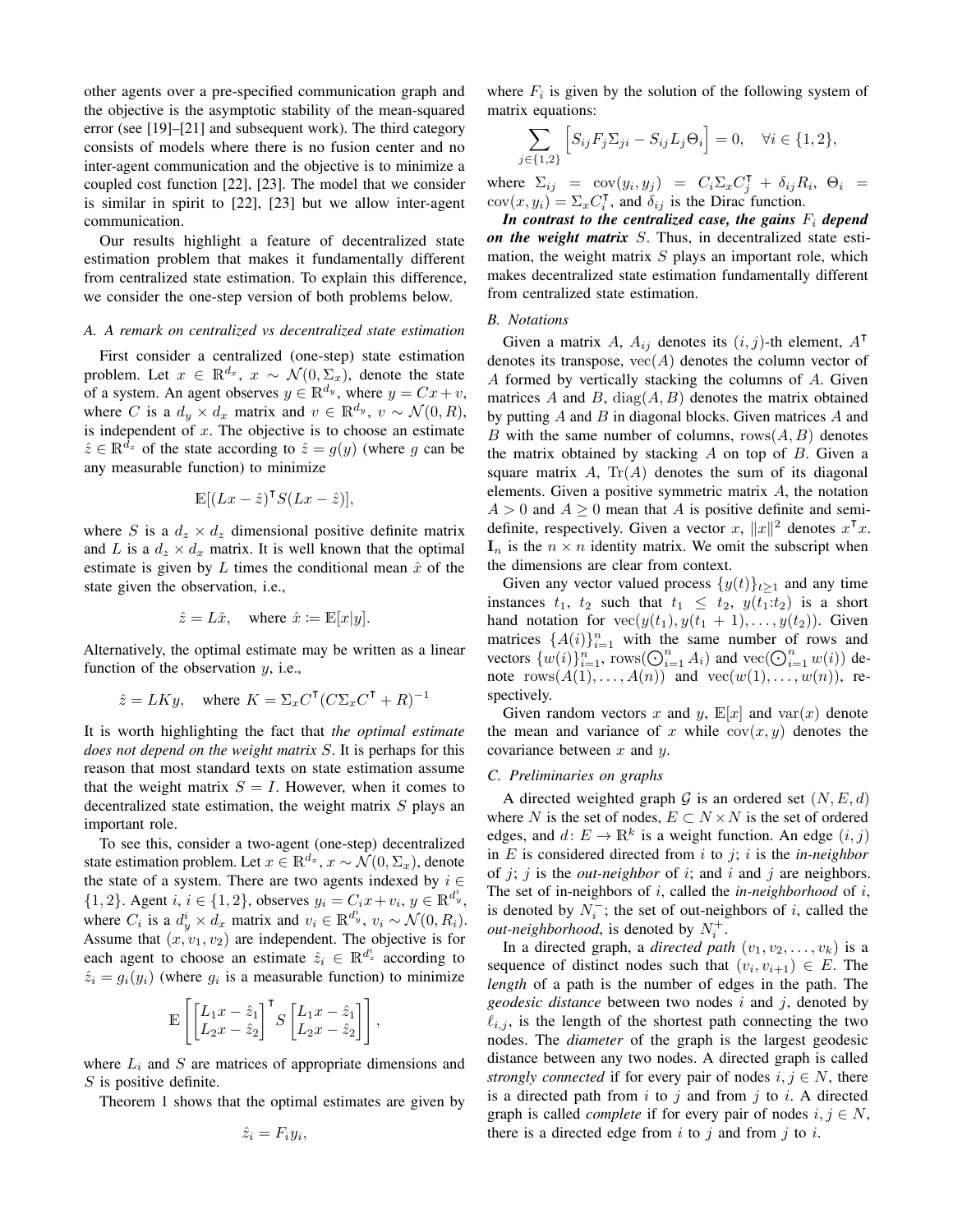## II. PROBLEM FORMULATION AND MAIN RESULTS

# *A. Observation Model*

Consider a linear stochastic process  $\{x(t)\}_{t\geq 1}$ ,  $x(t) \in$  $\mathbb{R}^{d_x}$ , where  $x(1) \sim \mathcal{N}(0, \Sigma_x)$  and for  $t > 1$ ,

$$
x(t+1) = Ax(t) + w(t),
$$
 (1)

where A is a  $d_x \times d_x$  matrix and  $w(t) \in \mathbb{R}^{d_x}$ ,  $w(t) \sim$  $\mathcal{N}(0, Q)$ , is the process noise. There are *n* agents, indexed by  $N = \{1, \ldots, n\}$ , which observe the process with noise. At time t, the observation  $y_i(t) \in \mathbb{R}^{d_y^i}$  of agent  $i \in N$  is given by

$$
y_i(t) = C_i x(t) + v_i(t), \qquad (2)
$$

where  $C_i$  is a  $d_y^i \times d_x$  matrix and  $v_i(t) \in \mathbb{R}^{d_y^i}$ ,  $v_i(t) \sim$  $\mathcal{N}(0, R_i)$ , is the observation noise. Eq. (2) may be written in vector form as

$$
y(t) = Cx(t) + v(t),
$$

where  $C = \text{rows}(C_1, ..., C_n)$ ,  $y(t) = \text{vec}(y_1(t), ..., y_n(t))$ , and  $v(t) = \text{vec}(v_1(t), \dots, v_n(t)).$ 

The agents are connected over a *communication graph* G, which is a *strongly connected* weighted directed graph with vertex set N. For every edge  $(i, j)$ , the associated weight  $d_{ij}$ is a positive integer that denotes the communication delay from node  $i$  to node  $j$ .

Let  $I_i(t)$  denote the information available to agent i at time  $t$ . We assume that agent  $i$  knows the history of all its observations and  $d_{ji}$  step delayed information of its inneighbor  $j, j \in N_i^-$ , i.e.,

$$
I_i(t) = \{y_i(1:t)\} \cup \Big(\bigcup_{j \in N_i^-} \{I_j(t - d_{ji})\}\Big). \tag{3}
$$

In (3), we implicitly assume that  $I_i(t) = \emptyset$  for any  $t \leq 0$ .

Let  $\zeta_i(t) = I_i(t) \setminus I_i(t-1)$  denote the new information that becomes available to agent i at time t. Then,  $\zeta_i(1) = y_i(1)$ and for  $t > 1$ ,

$$
I_i(t) = \text{vec}(y_i(t), \{\zeta_j(t - d_{ji})\}_{j \in N_i^-}).
$$

It is assumed that at each time t, agent  $j, j \in N$ , communicates  $\zeta_i(t)$  to all its out-neighbors. This information reaches the out-neighbor i of agent j at time  $t + d_{ji}$ .

Some examples of the communication graph are as follows.

**Example 1** Consider a complete graph with  $d$ -step delay along each edge. The resulting information structure is

$$
I_i(t) = \{y(1:t-d), y_i(t-d+1:t)\},\
$$

which is the d*-step delayed sharing information strucutre* [6].

Example 2 Consider a strongly connected graph with unit delay along each edge. Recall that  $\ell_{ij}$  denotes the geodesic distance between nodes i and j. Let  $d^* = \max_{i,j \in N} \ell_{ij}$ , denote the diameter of the graph and  $N_i^k = \{j \in \overline{N} : \ell_{ji} = \emptyset\}$ 

 $k$ , denote the k-hop in-neighbors of i with  $N_i^0 = \{i\}$ . The resulting information structure is

$$
I_i(t) = \bigcup_{k=0}^{d^*} \bigcup_{j \in N_i^k} \{y_j(1:t-k)\},\
$$

which we call the *neighborhood sharing information structure*.

At time t, agent  $i \in N$  generates an estimate  $\hat{z}_i(t) \in \mathbb{R}^{d_z^i}$ of  $L_i x(t)$  (where  $L_i$  is a  $\mathbb{R}^{d_z^i \times d_x}$  matrix) according to

$$
\hat{z}_i(t) = g_{i,t}(I_i(t)),
$$

where  $g_{i,t}$  is a measurable function called the *estimation rule* at time t. The collection  $g_i := (g_{i,1}, g_{i,2}, \dots)$  is called the *estimation strategy* of agent i and  $g := (g_1, \ldots, g_n)$  is the *team estimation strategy profile* of all agents.

# *B. Estimation Cost*

Let  $\hat{z}(t) = \text{vec}(\hat{z}_1(t), \dots, \hat{z}_n(t))$  denote the estimate of all agents. Then the estimation error  $c(x(t), \hat{z}(t))$  is a weighted quadratic function of  $(Lx(t) - \hat{z}(t))$ . In particular,

$$
c(x(t), \hat{z}(t)) = (Lx(t) - \hat{z}(t))^{\mathsf{T}} S(Lx(t) - \hat{z}(t)), \quad (4)
$$

where  $S$  and  $L$  are defined as follows:

$$
S = \begin{bmatrix} S_{11} & \cdots & S_{1n} \\ \vdots & \ddots & \vdots \\ S_{n1} & \cdots & S_{nn} \end{bmatrix} \quad \text{and} \quad L = \begin{bmatrix} L_1 \\ \vdots \\ L_n \end{bmatrix} . \tag{5}
$$

As an example of the cost function of the form (4), consider the following scenario. Suppose  $x(t)$  =  $vec(x_1(t), \ldots, x_n(t))$ , where we may think of  $x_i(t)$  as the local state of agent  $i \in N$ . Suppose the agents want to estimate their own local state, but at the same time, want to make sure that the average  $\bar{z}(t) \coloneqq \frac{1}{n} \sum_{i \in N} \hat{z}_i(t)$  of their estimates is close to the average  $\bar{x}(t) := \frac{1}{n} \sum_{i \in N} x_i(t)$  of their local states. In this case, the cost function is

$$
c(x(t), \hat{z}(t)) = \sum_{i \in N} ||x_i(t) - \hat{z}_i(t)||^2 + \lambda ||\bar{x}(t) - \bar{z}(t)||^2, \tag{6}
$$

where  $\lambda \in \mathbb{R}_{>0}$ . This can be written in the form (4) with  $L = I$ , and

$$
S = \begin{bmatrix} (1 + \frac{\lambda}{n^2})\mathbf{I} & \frac{\lambda}{n^2}\mathbf{I} & \cdots & \frac{\lambda}{n^2}\mathbf{I} \\ \frac{\lambda}{n^2}\mathbf{I} & (1 + \frac{\lambda}{n^2})\mathbf{I} & \cdots & \frac{\lambda}{n^2}\mathbf{I} \\ \vdots & \vdots & \ddots & \vdots \\ \frac{\lambda}{n^2}\mathbf{I} & \frac{\lambda}{n^2}\mathbf{I} & \cdots & (1 + \frac{\lambda}{n^2})\mathbf{I} \end{bmatrix},
$$

As an other example, suppose the agents are moving in a line (e.g.. a vehicular platoon) and want to estimate their local state but, at the same time, want to ensure that the difference  $d_i(t) \coloneqq \hat{z}_i(t) - \hat{z}_{i+1}(t)$  between their estimates is close to the difference  $d_i(t) := x_i(t) - x_{i+1}(t)$  of their local states.

In this case, the cost function is

$$
c(x(t), \hat{z}(t)) = \sum_{i \in N} ||x_i(t) - \hat{z}_i(t)||^2 + \lambda \sum_{i=1}^{n-1} ||d_i(t) - \hat{d}_i(t)||^2,
$$
\n(7)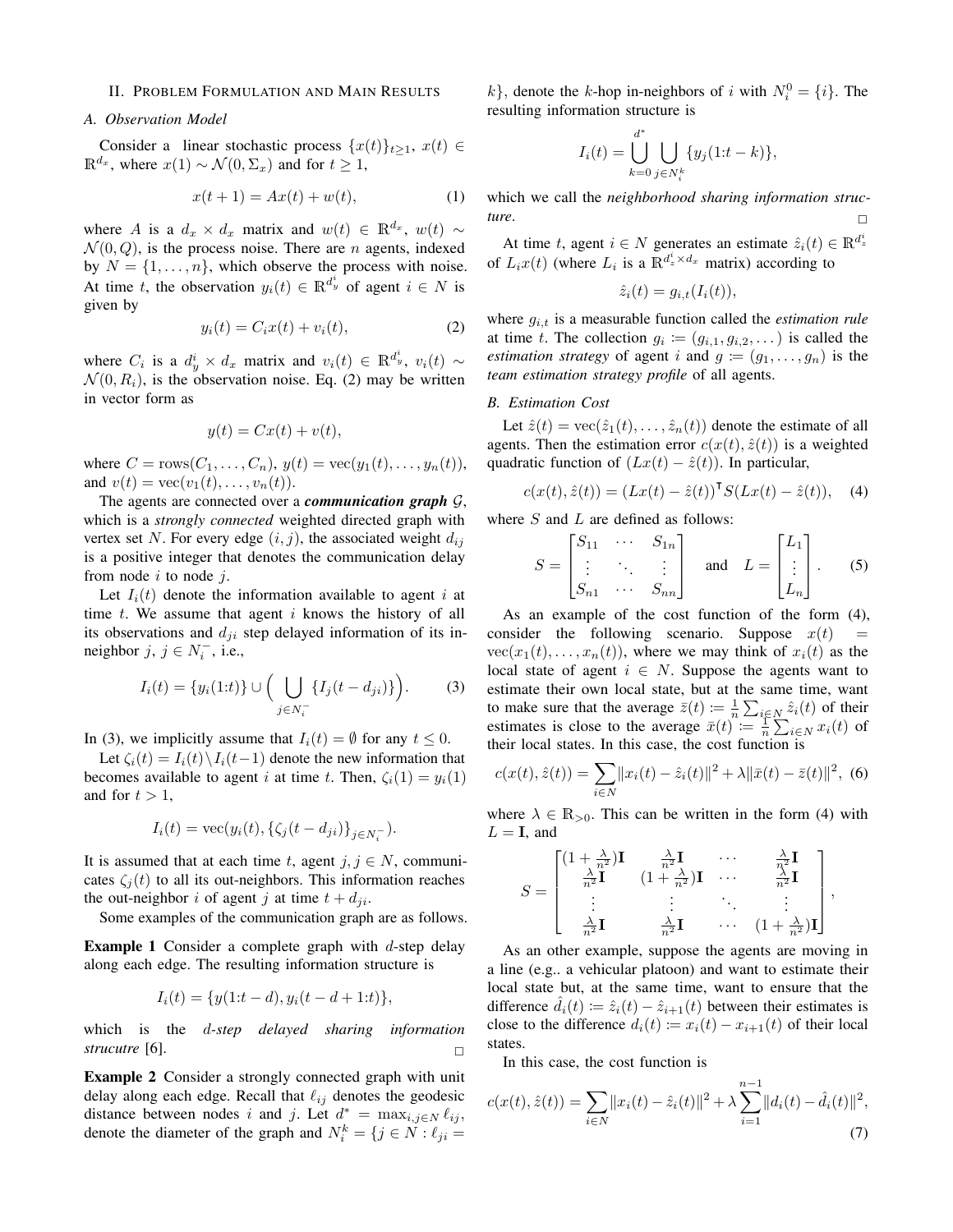where  $\lambda \in \mathbb{R}_{>0}$ . This can be written in the form (4) with  $L = I$  and

$$
S = \begin{bmatrix} (1+\lambda)\mathbf{I} & -\lambda\mathbf{I} & 0 & \cdots & 0 \\ -\lambda\mathbf{I} & (1+2\lambda)\mathbf{I} & -\lambda\mathbf{I} & \cdots & 0 \\ \vdots & \vdots & \ddots & \cdots & \cdots \\ \vdots & \vdots & -\lambda\mathbf{I} & (1+2\lambda)\mathbf{I} & -\lambda\mathbf{I} \\ 0 & \cdots & \cdots & -\lambda\mathbf{I} & (1+\lambda)\mathbf{I} \end{bmatrix},
$$

## *C. Problem Formulation*

We consider the following assumptions on the model.

- (A1) The cost matrix  $S$  is positive definite.
- (A2) The noise covariance matrices  $\{R_i\}_{i\in\mathbb{N}}$  are positive definite and Q and  $\Sigma_x$  are positive semi-definite.
- (A3) The primitive random variables  $(x(1), \{w(t)\}_{t\geq 1}$ ,  ${v_1(t)}_{t\geq 1}, \ldots, {v_n(t)}_{t\geq 1}$  are independent.

We are interested in the following optimization problem.

**Problem 1** *Given matrices* A,  $\{C_i\}_{i \in N}$ ,  $\Sigma_x$ , Q,  $\{R_i\}_{i \in N}$ , L, S*, a* communication graph G *(and the corresponding weights* dij *), and a horizon* T*, choose a team estimation strategy profile* g *to minimize*  $J_T(g)$  *given by* 

$$
J_T(g) = \mathbb{E}^g \bigg[ \sum_{t=1}^T c(x(t), \hat{z}(t)) \bigg]. \tag{8}
$$

## III. MAIN RESULTS

#### *A. Preliminaries on centralized Kalman filtering*

Consider a centralized agent that observes  $y(1:t)$  and wants to generate an estimate  $\hat{z}^*(t)$  to minimize

$$
\mathbb{E}[(Lx(t) - \hat{z}^*(t))^\mathsf{T} (Lx(t) - \hat{z}^*(t))].
$$

It is well known from Kalman filtering theory [24] that

$$
\hat{z}^*(t) = L\hat{x}^*(t)
$$

where  $\hat{x}^*(t) = \mathbb{E}[x(t)|y(1:t)]$ . We have that  $\hat{x}^*(0) = 0$  and for  $t \geq 0$ ,  $\hat{x}^*(t)$  can be recursively updated as

$$
\hat{x}^*(t+1) = A\hat{x}^*(t) + K^*(t)[y(t+1) - CA\hat{x}^*(t)], \quad (9)
$$

where

$$
K^*(t) = [AP^*(t)A^{\mathsf{T}}C^{\mathsf{T}} + QC^{\mathsf{T}}] [CAP^*(t)A^{\mathsf{T}}C^{\mathsf{T}} + CQC^{\mathsf{T}} + R]^{-1}, \quad (10)
$$

 $R = diag(R_1, \ldots, R_n)$ , and  $P^*(t) = var(x(t) - \hat{x}^*(t))$  is the covariance of the error  $\tilde{x}^*(t) := x(t) - \hat{x}^*(t)$ .  $P^*(t)$  can be pre-computed recursively using the forward Riccati equation:  $P^*(0) = 0$  and for  $t \ge 0$ ,

$$
P^*(t+1) = AP^*(t)A^{\mathsf{T}} - K^*(t)[AP^*(t)A^{\mathsf{T}}C^{\mathsf{T}} + QC^{\mathsf{T}}] + Q.
$$
\n(11)

In a second scenario, consider the centralized agent that observes  $y(1:t-1)$  to generate an estimate  $\hat{z}^{\text{cen}}(t)$  to minimize

$$
\mathbb{E}[(Lx(t) - \hat{z}^{\text{cen}}(t))^\mathsf{T} (Lx(t) - \hat{z}^{\text{cen}}(t))].
$$

Again from [24],

$$
\hat{z}^{\text{cen}}(t) = L\hat{x}(t),
$$

where  $\hat{x}(t) = \mathbb{E}[x(t)|y(1:t-1)]$  is the delayed centralized estimate of the state. We have that  $\hat{x}(1) = 0$  and for  $t \ge 1$ ,

$$
\hat{x}(t+1) = A\hat{x}(t) + AK(t)[y(t) - C\hat{x}(t)],
$$
 (12)

where

$$
K(t) = P(t)CT[CP(t)CT + R]-1,
$$
 (13)

and  $P(t) = \text{var}(x(t) - \hat{x}(t))$  is the covariance of the error  $\tilde{x}(t) := x(t) - \hat{x}(t)$ .  $P(t)$  can be pre-computed recursively using the forward Riccati equation:  $P(1) = \sum_x$  and for  $t \ge 1$ ,

$$
P(t+1) = A\Delta(t)P(t)\Delta(t)^{\mathsf{T}}A^{\mathsf{T}} + AK(t)RK(t)^{\mathsf{T}}A^{\mathsf{T}} + Q,
$$
\n(14)

where  $\Delta(t) = I - K(t)C$ .

*B. Structure of optimal estimation strategy*

Following [25], we define

$$
I^{\text{com}}(t) = \bigcap_{i \in N} I_i(t)
$$

as the *common information* among all agents<sup>2</sup>. Since the information is shared over a strongly connected graph, the common information is

$$
I^{\text{com}}(t) = y(1:t - d^*),
$$

where  $d^*$  is the diameter of the graph.

We define the local information at agent  $i$  as

$$
I_i^{\rm loc}(t) = I_i(t) \setminus I^{\rm com}(t).
$$

Then,  $I_i(t) = I^{\text{com}}(t) \cup I_i^{\text{loc}}(t)$ .

Furthermore, we define

$$
\hat{x}^{\text{com}}(t) = \mathbb{E}[x(t)|I^{\text{com}}(t)]
$$

as the *common estimate* of the state and

$$
\hat{I}_i^{\text{loc}}(t) = \mathbb{E}[I_i^{\text{loc}}(t)|I^{\text{com}}(t)]
$$

as the common estimate of local information of agent  $i$ . Here we assume that  $I_i^{\text{loc}}(t)$  (ande hence  $\hat{I}_i^{\text{loc}}(t)$ ) is a vector. Following [26], we define

$$
\tilde{I}_i^{\text{loc}}(t) = I_i^{\text{loc}}(t) - \mathbb{E}[I_i^{\text{loc}}(t)|I^{\text{com}}(t)] \tag{15}
$$

as the innovation in the local information at agent i.

To find a convenient expression for the *innovation*  $\tilde{I}_i^{\text{loc}}(t)$ , we follow [6] and express  $I_i^{\text{loc}}(t)$  in terms of the *delayed state*  $x(t - d^* + 1)$ . For that matter, for any  $t, \ell \in \mathbb{Z}_{>0}$ , define the  $d_x \times 1$  random vector  $w^{(k)}(\ell, t)$  as follows:

$$
w^{(k)}(\ell,t) = \sum_{\tau = \max\{1, t-k\}}^{t-\ell-1} A^{t-\ell-\tau-1} w(\tau). \tag{16}
$$

Note that  $w^{(k)}(\ell, t) = 0$  if  $t \le \min\{k, \ell + 1\}$  or  $\ell \ge k$ . For any  $t \geq k$ , we may write

$$
x(t) = A^k x(t - k) + w^{(k)}(0, t),
$$
\n(17)

$$
y_i(t) = C_i A^k x(t - k) + C_i w^{(k)}(0, t) + v_i(t).
$$
 (18)

 $2$ Our mothodology relies on the split of the total information into common and local information as proposed in [25]. However, the specific details on how the common information is used is different from [25].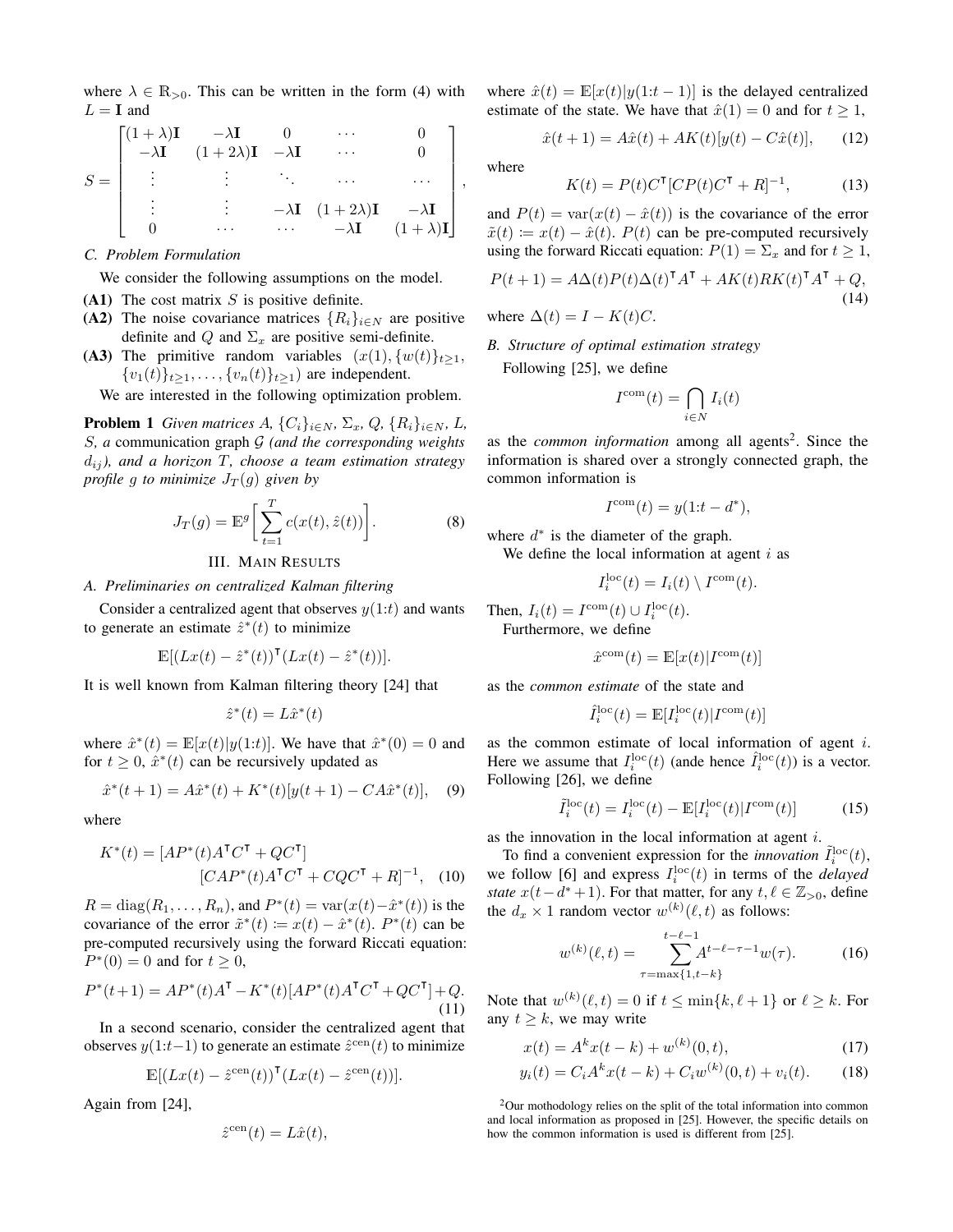By definition  $I_i^{\text{loc}}(t) \subseteq y(t-d^*+1:t)$ . Thus, for any  $i \in N$ , we can identify matrix  $C_i^{\text{loc}}$  and random vectors  $w_i^{\text{loc}}(t)$  and  $v_i^{\text{loc}}(t)$  (which are linear functions of  $w(t - d^* + 1:t-1)$ ) and  $v_i(t - d^* + 1:t)$ ) such that

$$
I_i^{\text{loc}}(t) = C_i^{\text{loc}} x(t - d^* + 1) + w_i^{\text{loc}}(t) + v_i^{\text{loc}}(t).
$$
 (19)

To write the expressions for  $(C_i^{\text{loc}}, w_i^{\text{loc}}(t), v_i^{\text{loc}}(t))$  for the delayed sharing and neighborhood sharing information structures below, we define for any  $\ell \leq d^*$ ,

$$
\mathcal{W}_{i}(\ell,t) = \begin{bmatrix} C_{i}w^{(d^{*}-1)}(d^{*}-1,t) \\ C_{i}w^{(d^{*}-1)}(d^{*}-2,t) \\ \vdots \\ C_{i}w^{(d^{*}-1)}(\ell,t) \end{bmatrix},
$$

$$
\mathcal{C}_{i}(\ell) = \begin{bmatrix} C_{i} \\ C_{i}A \\ \vdots \\ C_{i}A^{d^{*}-\ell-1} \end{bmatrix}, \quad \mathcal{V}_{i}(\ell,t) = \begin{bmatrix} v_{i}(t-d^{*}+1) \\ v_{i}(t-d^{*}+2) \\ \vdots \\ v_{i}(t-\ell) \end{bmatrix}.
$$

**Example 1 (cont.)** For the  $d$ -step delayed sharing information structure  $I_i^{\text{loc}}(t) = y_i(t - d^* + 1:t)$ . Thus,

$$
C_i^{\rm loc} = \mathcal{C}_i(0), \quad w_i^{\rm loc}(t) = \mathcal{W}_i(0,t), \quad v_i^{\rm loc}(t) = \mathcal{V}_i(0,t).
$$

Example 2 (cont.) For the neighborhood sharing information structure,  $I_i(t) = \bigcup_{k=1}^{d^*}$  $_{k=0}^{a} \bigcup_{j \in N_{i}^{k}} \{y_{j}(1:t-k)\}.$  Thus,

$$
C_i^{\text{loc}} = \text{rows} \left( \bigodot_{\ell=0}^{d^* - 1} \bigodot_{j \in N_i^{\ell}} C_j(\ell) \right),
$$
  

$$
w_i^{\text{loc}}(t) = \text{vec} \left( \bigodot_{\ell=0}^{d^* - 1} \bigodot_{j \in N_i^{\ell}} W_j(\ell, t) \right),
$$
  

$$
v_i^{\text{loc}}(t) = \text{vec} \left( \bigodot_{\ell=0}^{d^* - 1} \bigodot_{j \in N_i^{\ell}} V_j(\ell, t) \right).
$$

Now define,

$$
\hat{x}(t - d^* + 1) = \mathbb{E}[x(t - d^* + 1) | I^{\text{com}}(t)] \n= \mathbb{E}[x(t - d^* + 1) | y(1:t - d^*)]
$$
\n(20)

as the *delayed centralized* estimate of the state and

$$
\tilde{x}(t - d^* + 1) = x(t - d^* + 1) - \hat{x}(t - d^* + 1)
$$

as the error of the delayed centralized estimate. Note that this notation is consistent with the notation for the delayed centralized Kalman filtering used in Section III-A. Thus,  $\hat{x}(t - d^* + 1)$  can be updated recursively using (12).

**Lemma 1**  $w_i^{\text{loc}}(t)$ ,  $v_i^{\text{loc}}(t)$ ,  $\tilde{x}(t - d^* + 1)$ , and  $I^{\text{com}}(t)$  are *independent.* ✷

*Proof:* The proof is omitted due to space limitations. ■ From Lemma 1 and from (19), we get

$$
\hat{I}_i^{\text{loc}}(t) = C_i^{\text{loc}}(t)\hat{x}(t - d^* + 1),\tag{21}
$$

Our main result is as follows:

Theorem 1 *Under* (A1)–(A3)*, we have the following:*

1) *Optimal decentralized estimates are*

$$
\hat{z}_i(t) = L_i \hat{x}^{\text{com}}(t) + F_i(t) \tilde{I}_i^{\text{loc}}(t), \tag{22}
$$

*where*

$$
\hat{x}^{\text{com}}(t) = A^{d^* - 1}\hat{x}(t - d^* + 1),\tag{23}
$$

 $\hat{x}(t - d^* + 1)$  *is computed according to the delayed centralized Kalman filter* (12)*–*(14)*, and*

$$
\tilde{I}_i^{\text{loc}}(t) = I_i^{\text{loc}}(t) - C_i^{\text{loc}} \hat{x}(t - d^* + 1)
$$
\n
$$
= C_i^{\text{loc}} \tilde{x}(t - d^* + 1) + w_i^{\text{loc}}(t) + v_i^{\text{loc}}(t), \tag{24}
$$

2) *The optimal gains*  ${F_i(t)}_{i \in N}$  *are given by the (unique) solution of the following system of matrix equations.*

$$
\sum_{j \in N} \left[ S_{ij} F_j(t) \hat{\Sigma}_{ji}(t) - S_{ij} L_j \hat{\Theta}_i(t) \right] = 0, \quad \forall i \in N,
$$
\n(25)

where  $\hat{\Sigma}_{ij}(t) = \text{cov}(\tilde{I}_i(t), \tilde{I}_j(t))$  and is given by

$$
\hat{\Sigma}_{ij}(t) = C_i^{\text{loc}} P(t - d^* + 1) C_j^{\text{loc}}{}^{\mathsf{T}} + P_{ij}^w(t) + P_{ij}^v(t),
$$
\n(26)

 $where$   $P_{ij}^w(t) = cov(w_i^{\text{loc}}(t), w_j^{\text{loc}}(t)), P_{ij}^v(t) =$  $\text{cov}(v_i^{\text{loc}}(t), v_j^{\text{loc}}(t))$  and  $\hat{\Theta}_i(t) = \text{cov}(x, \tilde{I}_i(t))$  and is *given by*

$$
\hat{\Theta}_i(t) = [A^{d^* - 1} P(t - d^* + 1) C_i^{\text{loc}}^{\mathsf{T}} + P_i^{\sigma}(t)] \quad (27)
$$

*where*  $P_i^{\sigma}(t) = \text{cov}(w^{(d^* - 1)}(0, t), w_i^{\text{loc}}(t)).$ 

3) *Finally, the optimal performance is given by*

$$
J_T^* = \sum_{t=1}^T \left[ \text{Tr}(L^{\mathsf{T}} SLP_0(t)) - \sum_{i \in N} \text{Tr}\left(F_i^{\mathsf{T}} \sum_{j \in N} S_{ij} L_j \hat{\Theta}_i(t)\right) \right].
$$
 (28)

*where*  $P_0(t) = \text{var}(x(t) - \hat{x}^{\text{com}}(t))$  *and is given by* 

$$
P_0(t) = A^{d^* - 1} P(t - d + 1) (A^{d^* - 1})^{\mathsf{T}} + \Sigma^w(t), \tag{29}
$$

$$
and \ \Sigma^w(t) = \text{var}(w^{(d^*-1)}(0,t)).
$$

*Proof:* Since the choice of the estimates does not affect the evolution of the system, choosing an estimation profile  $g = (g_1, \ldots, g_n)$  to minimize  $J_T(g)$  is equivalent to solving the following  $T$  separate optimization problems.

$$
\min_{(t, t, ..., g_{n,t})} \mathbb{E}[c(x(t), \hat{z}(t))], \quad \forall t \in \{1, ..., t\}.
$$
 (30)

From [27, Theorem 1], we get that the strategy given by (22) is optimal for (30). We defer the proof of existence and uniqueness of the solution of (25) to Theorem 2.

 $(g$ 

The expression (23) for  $\hat{x}^{\text{com}}(t)$  follows from (17). The expression (24) for  $\tilde{I}_i^{\text{loc}}(t)$  follows from (19) and (21). Substituting (19) in (24), we get

$$
\tilde{I}_i^{\text{loc}}(t) = C_i^{\text{loc}} \tilde{x}(t - d^* + 1) + w_i^{\text{loc}}(t) + v_i^{\text{loc}}(t). \tag{31}
$$

Thus, we get the expression (26) for  $\hat{\Sigma}_{ij}(t)$  from Lemma 1.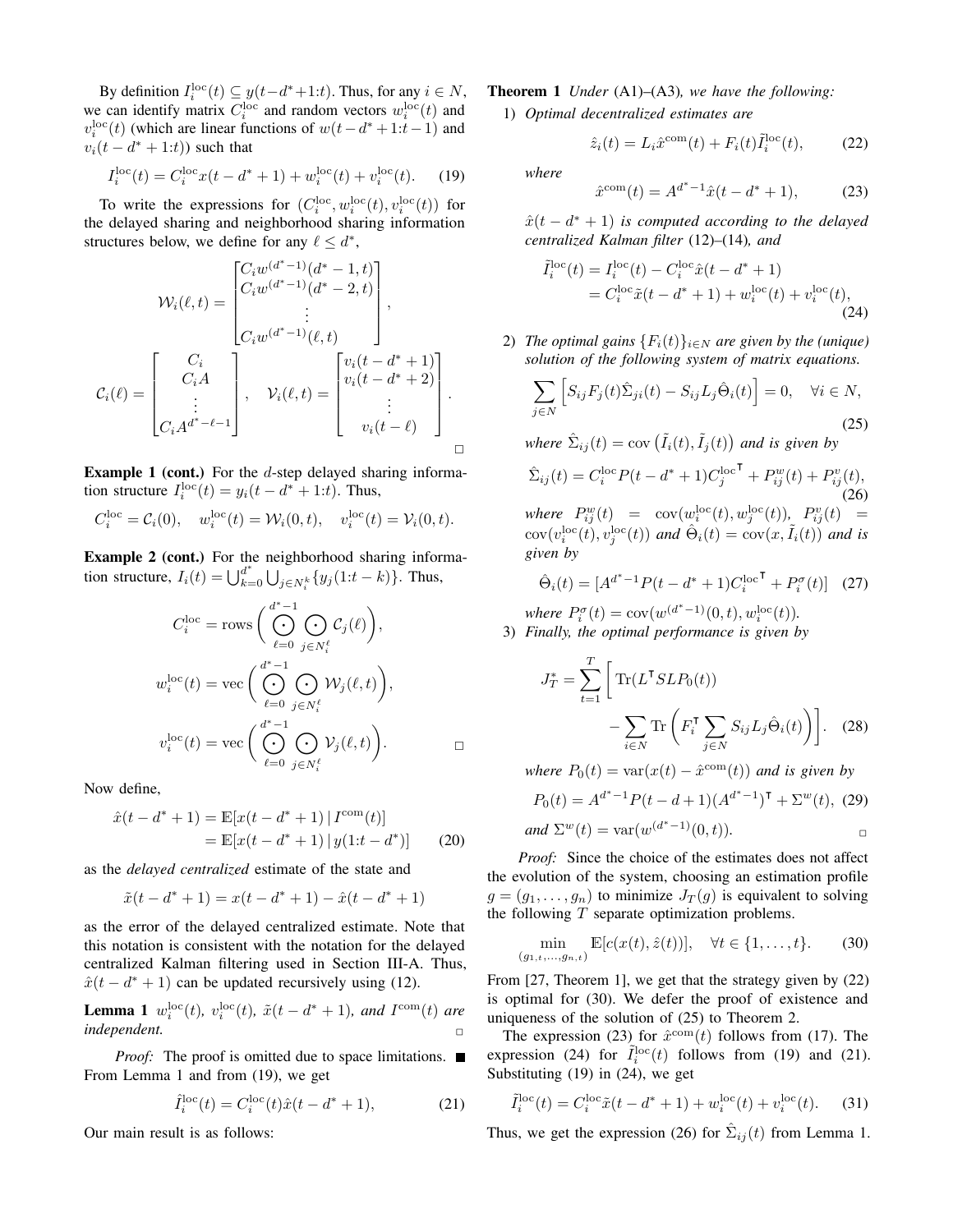From (17) and (31), and Lemma 1, we get the expression (27) for  $\hat{\Theta}_i(t)$ . Finally the expression for  $P_0(t)$  follows from (17) and (23) and the performance of the strategy is given by (28).

Theorem 2 *Equation* (25) *has a unique solution and can be written more compactly as*

$$
F(t) = \Gamma(t)^{-1} \eta(t),\tag{32}
$$

*where*

$$
F(t) = \text{vec}(F_1(t), \dots, F_n(t)),
$$
  
\n
$$
\eta(t) = \text{vec}(S_1 L \hat{\Theta}_1(t), \dots, S_n L \hat{\Theta}_n(t)),
$$
  
\n
$$
S_i = [S_{i1}, \dots, S_{in}],
$$
  
\n
$$
\Gamma(t) = [\Gamma_{ij}(t)]_{i,j \in N}, \text{ where } \Gamma_{ij}(t) = \hat{\Sigma}_{ij}(t) \otimes S_{ij}.
$$

*Furthermore, the optimal performance can be written as*

$$
J_T^* = \sum_{t=1}^T \left[ \text{Tr}(L^{\mathsf{T}} SLP_0(t)) - \eta(t)^{\mathsf{T}} \Gamma(t)^{-1} \eta(t) \right]. \tag{33}
$$

*Proof:* First, we start by observing that  $\hat{\Sigma}_{ii} > 0$ . This follows from the fact that  $\hat{\Sigma}_{ii}$  is the variance of the innovation in the standard Kalman filtering equation. Thus, the positive definiteness of  $R_i$  in assumption (A2) ensures that  $\hat{\Sigma}_{ii}$  is positive definite [24, Section 3.4]. The result then follows from [7, Lemma 1]

Remark 1 Let us contrast the results of Theorem 2 with the Kalman estimator

$$
Z_i^{\text{Kal}}(t) = L_i \hat{x}_i(t)
$$

where  $\hat{x}_i(t) = \mathbb{E}[x(t)|I_i(t)]$ . We can view  $\hat{x}_i(t)$  as a Kalman filter update when the agent has information  $I^{\text{com}}(t)$ and receives new information  $I_i^{\text{loc}}(t)$ . Hence, from Kalman filtering update, we have

$$
\hat{x}_i(t) = \hat{x}^{\text{com}}(t) + K_i(t)\tilde{I}_i^{\text{loc}}(t),
$$
 where  $K_i(t) = \hat{\Theta}_i(t)\hat{\Sigma}_{ii}^{-1}$ .

Therefore, we have

$$
Z_i^{\text{Kal}}(t) = L_i \hat{x}^{\text{com}}(t) + L_i K_i(t) \tilde{I}_i^{\text{loc}}(t). \tag{34}
$$

Thus, the structure of the optimal estimator in Theorem 1 is the same as the Kalman estimator (34). The difference is that, in the optimal estimator, the gains  ${F_i(t)}_{i \in N}$  are obtained by solving a system of simultaneous matrix equations that depend on the weight matrix  $S$  where in the Kalman estimator the gains  ${L_iK_i(t)}_{i\in N}$  do not depend on the cost matrix S.

When  $S$  is block diagonal, the optimal estimator is same as the Kalman estimator, as shown in the following.

**Corollary 1** If 
$$
S_{ij} = 0
$$
 for all  $i, j \in N$ ,  $i \neq j$ , then

$$
\hat{z}_i(t) = L_i \hat{x}_i(t).
$$

*Proof:* For a block diagonal S, Eq. (25) reduces to

$$
S_{ii}F_i(t)\hat{\Sigma}_{ii}(t) = S_{ii}L_i\hat{\Theta}_i(t). \tag{35}
$$



(a) A system with 2-step delay sharing information structure. (b) A system with neighborhood sharing information structure.

Fig. 1: Two systems with different information structures.

Note that when  $S$  is block diagonal,  $(A3)$  implies that each  $S_{ii}$  is postive-definite, and hence invertible. Moreover,  $\hat{\Sigma}_{ii}(t)$ is positive definite and invertible [24, Section 3.4]. Thus, Eq. (35) simplifies to  $F_i(t) = L_i \hat{\Theta}_i(t) \hat{\Sigma}_{ii}^{-1}(t)$ . Substituting this in (22) gives

$$
\hat{z}_i(t) = L_i \hat{x}^{\text{com}}(t) + L_i \hat{\Theta}_i(t) \hat{\Sigma}_{ii}^{-1}(t) \tilde{I}_i^{\text{loc}}(t)
$$
  
\n
$$
\stackrel{(a)}{=} L_i \left[ \mathbb{E}[x(t)|I^{\text{com}}(t)] + \mathbb{E}[x(t)|\tilde{I}_i^{\text{loc}}(t)] \right]
$$
  
\n
$$
\stackrel{(b)}{=} L_i \left[ \mathbb{E}[x(t)|I_i(t)],
$$

where (a) uses  $\hat{x}^{\text{com}}(t) = \mathbb{E}[x(t)|I^{\text{com}}(t)]$  and the following equation for Gaussian zero mean random variables  $a$  and  $b$ :

$$
\mathbb{E}[a|b] = \text{cov}(a, b) \, \text{var}(b)b,
$$

and (b) uses the orthogonal projection because  $\tilde{I}_i^{\text{loc}}(t)$  is orthogonal to  $I^{\text{com}}(t)$  [26].

# IV. SOME EXAMPLES

 $\blacksquare$ 

To illustrate our main results, we consider two examples of four node networks with different information structures shown in Fig. 1 and show the computations  $C_i^{\text{loc}}, w_i^{\text{loc}}(t), v_i^{\text{loc}}(t), P_i^{\sigma}(t), P_{ij}^w(t)$ , and  $P_{ij}^v(t)$ .

## *A. Four node network with* 2*-step delayed sharing*

Consider the complete graph with 2-step delay information structure shown in Fig. 1(a). The information structure is given by

$$
I_i(t) = \{y(1:t-2), y_i(t-1:t)\}.
$$

Thus,  $I^{\text{com}}(t) = y(1:t-2), I^{\text{loc}}_i(t) = y_i(t-1:t),$  $C_i^{\text{loc}} = \text{rows}(C_i, C_i A), \ \ w_i^{\text{loc}}(t) = \text{vec}(0, C_i w(t-1)), \ \text{and}$  $v_i^{\text{loc}}(t) = \text{vec}(v_i(t-1), v_i(t))$ . Using these, we get that • For  $t = 1$ ,

$$
\Sigma^w(1) = 0, \qquad P_i^{\sigma}(t) = \begin{bmatrix} 0 & 0 \end{bmatrix},
$$

$$
P_{ii}^{w}(1) = \text{diag}(0, 0), \qquad P_{ij}^{w}(1) = \text{diag}(0, 0),
$$
  

$$
P_{ii}^{v}(1) = \text{diag}(0, R_i), \qquad P_{ij}^{v}(1) = \text{diag}(0, 0).
$$

• For  $t > 2$ ,

$$
\Sigma^{w}(t) = Q, \qquad P_i^{\sigma}(t) = [0 \quad QC_i^{\mathsf{T}}],
$$
  
\n
$$
P_{ii}^{w}(t) = \text{diag}(0, C_i Q C_i^{\mathsf{T}}), \quad P_{ij}^{w}(t) = \text{diag}(0, C_i Q C_j^{\mathsf{T}}),
$$
  
\n
$$
P_{ii}^{v}(t) = \text{diag}(R_i, R_i), \qquad P_{ij}^{v}(t) = \text{diag}(0, 0).
$$